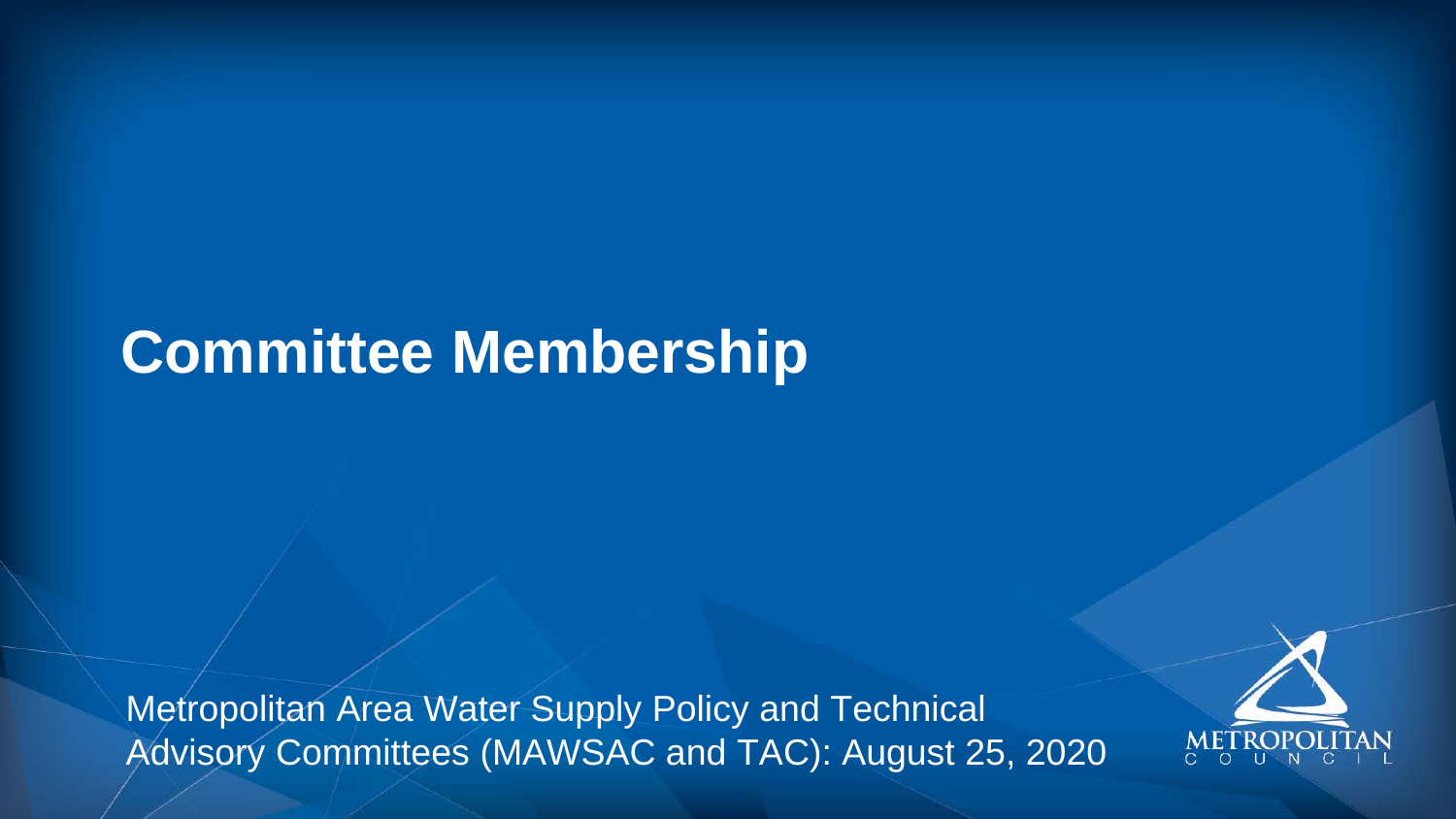# **Purpose & Outcomes**

### **PURPOSE**

 • At this virtual joint meeting, MAWSAC and TAC members will meet new members, learn Council policy for virtual meetings, and be updated on Council report to the Minnesota legislature and the status of the committees' work plan.

#### **OUTCOMES**

- New MAWSAC members and MCES staff introduced
- Implement new protocols for virtual committee meetings
- Members are updated on 1) work plan development and 2) 2020 report to the legislature
- Members support Met Council's Clean Fund Request for FY22-23

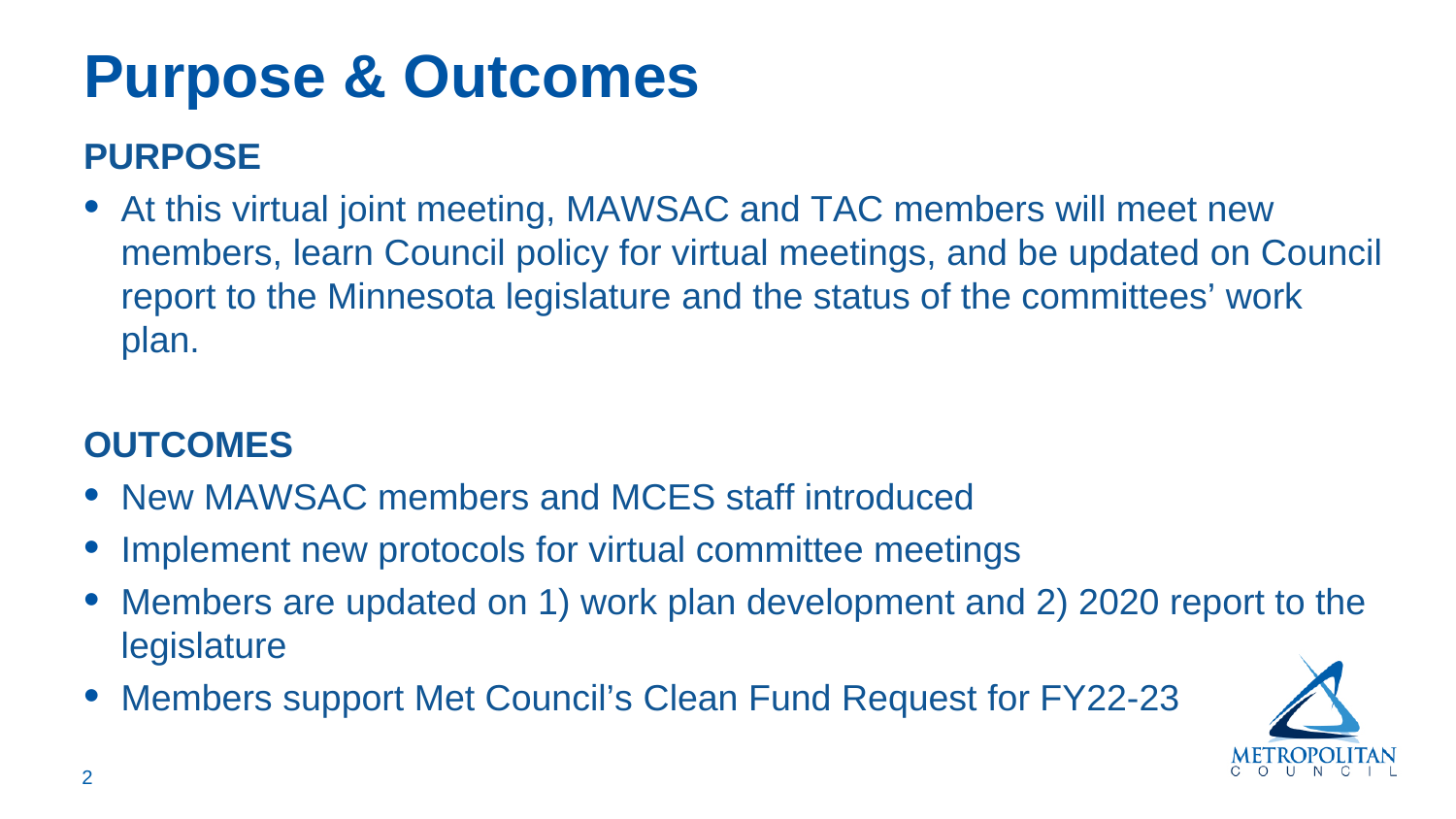## **MAWSAC**

- **1. Wendy Wulff, Chair**
- 2. Jeffrey Berg, *MDA*
- 3. Sandeep Burman, *MDH*
- 4. Mark Daleiden, *Wright County*
- 5. Jeanne Daniels, *DNR*
- 6. Georg Fischer, *Dakota County*
- 7. Glen Gerads, *Minneapolis*
- 8. Mike Huang, *Chaska*
- 9. Phil Klein, *Hugo*
- 10. Brad Larson, *Savage*  3
- 11. Susan Morris, *Isanti County*
- 12. Catherine Neuschler, *MPCA*
- 13. Michael Robinson, *Chisago County*
- 14. Steve Schneider, *SPRWS*
- 15. Jamie Schurbon, *Anoka County*
- 16. Lisa Volbrecht, *Sherburn County*
- 17. Kevin Watson, *Vadnais Heights*
- 18. Tonja West-Hafner, *Brooklyn Park*

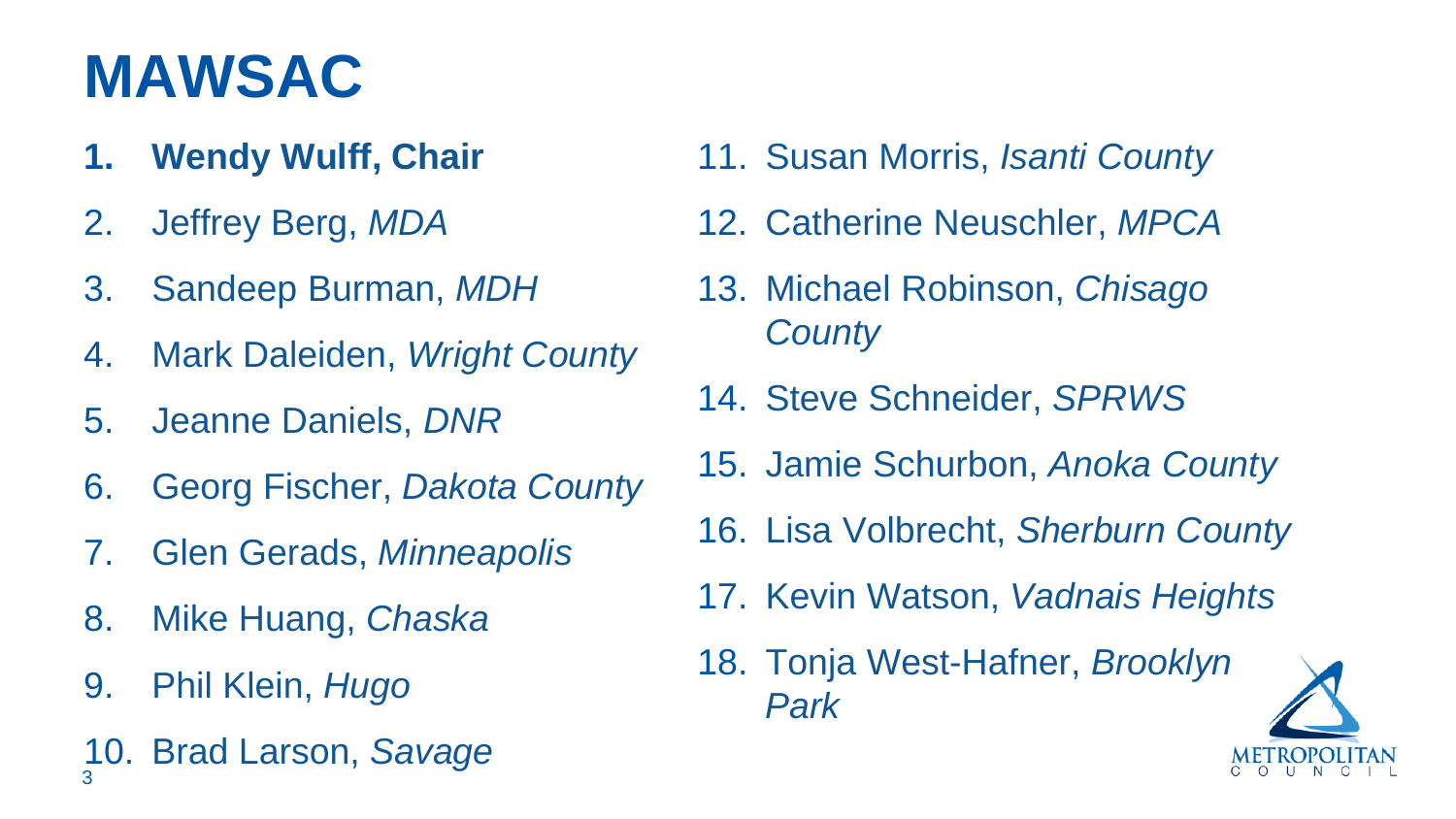## **TAC**

- 
- 2. Scott Anderson, *Bloomington* 9. Maat Saam, *Apple Valley*
- 
- 4. John Dustman, *Summit Commission*
- 5. Robert Ellis, *Eden Prairie* 12.Bruce Westby, *Ramsey*
- 
- 7. Jason Moeckel, DNR
- **1. Mark Maloney, Chair**  28. Crystal Ng, *University of Minnesota* 
	-
- 3. Kristin Asher, *Richfield* 10.Jim Stark, *USGS, Legislative Water* 
	- *Envirosolutions* 11.Jamie Wallerstedt, *MPCA* 
		-
- 6. Dale Folen, *Minneapolis* 13.Jim Westerman, *Woodbury* 
	- 14. Ray Wuolo, *Barr Engineering*